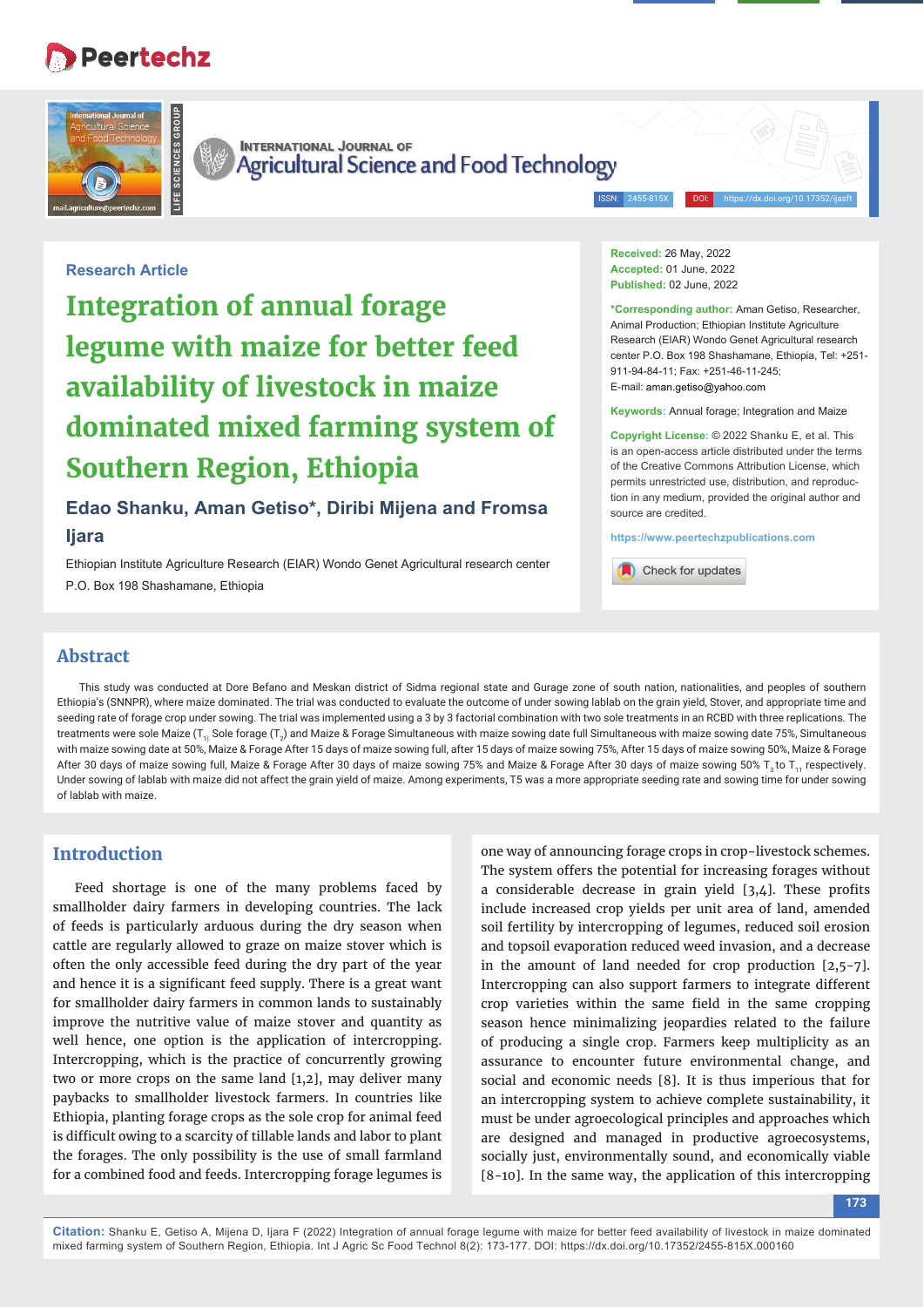technology must follow the way of a participating method to report the social and economic needs of the local rural farming community sensitively and responsively, as well as ensuring environmental conservation. The most important methods to precisely evaluate the efficiency of intercropping in terms of land resource use and yield by associated crops are land equivalent ratio (LER) and Relative Yield (RY), respectively. Maize intercropped with legumes was more effective than sole crop maize in dry matter (DM) yield and silage quality [11]. The addition of perennial forage in maize and fallow alternation, by under-sowing, can not only lighten livestock feed insufficiency but also efficiently preserve fertility in the sub-humid western part of Ethiopia [12]. The incorporation of auspicious annual forage legumes and a maize based production system, has improved soil fertility, increased crop yields, and provided high quality feed for livestock [13-17], but reduced the yield of companion cereal crops as a result of competition for moisture and nutrients between cereals and legumes [18]. Besides this, legumes improve soil fertility by fixing nitrogen biologically [19]. The addition of leguminous plants improves livestock nutrition since maize residues tend to be high in carbohydrates but low in protein [4,20]. Lablab (Lablab purpureus L.) is one of the herbaceous forage legumes which were identified for its adaptability and good forage yield. However, there is limited information on the appropriate time for intercropping of lablab with maize. This trial was therefore designed at evaluating the outcome of under sowing on maize grain, stalk, and forage yield of maize and forage, investigate the appropriate time and seeding rate of forage crop under sowing, and evaluate the economic feasibility of the cropping system in terms of land equivalent ratio.

## **Materials and methods**

## **Description of study area**

The Hawassa Zuria site (Dore Befano) district is geographically situated at 07° 1' 0.83″N latitude and 38° 22' 26″E longitude with an altitude of 1,713 m above sea level. The site is mainly characterized by a semiarid climate with a longterm average annual rainfall of 958 mm, of which 81% falls during the growing season (April to October) and an annual mean temperature of 21°C. Meskan is found at 08° 05' 33″ N latitude and 38° 26' 75″ E longitude with an altitude of 1,841 m above sea level. The experimental site is mostly categorized under a semiarid climate with a long-term average annual rainfall of 987 mm, of which 84% falls during the growing season (April to October) and an annual mean temperature of 20.4 $^{\circ}$ C [21]. 'e soil types for the field trial were Cambisols for Hawassa Zuria and Chernozem for Meskan, according to the World Reference Base for soil classification system [22].

#### **Experimental design and data collection**

In general, the experiments were conducted in two sets of production seasons during the two years (2011-2012 E.C) production seasons of the respective locations (Awassa Zuria-Dore Befano and Meskan) using released and adopted maize variety hybrid (BH-540) and one Lablab (*Lablab purpureus* (*L*.))

used. Three under sowing times of forage; together with maize (Major crop sowing date), 15 and 30 days after the maize sowing date (DAMS) with three seeding rates (100%, 75%, and 50% of the suggested seeding rate (RSR)) of annual forage legumes were used in the trial. Accordingly, the factorial combination of three forage under sowing date (UD) and three seeding rates (SR) with sole maize and forage crops, a total of 11 treatments. These treatments were applied for each released maize variety.

The trial was implemented using a 3 by 3 factorial combination with two sole treatments in a randomized complete block design (RCBD) with three replications. The treatments were sole maize  $(T_1)$ , Sole lablab  $(T_2)$ , maize and forage simultaneous with maize sowing date using 100%  $(T_3)$ , 75%  $(T<sub>1</sub>)$ , and 50%  $(T<sub>2</sub>)$  seed rate (SR) of lablab, forage lablab under sown after 15 days of maize sowing using 100%  $(T_6)$ , 75% (T<sub>7</sub>), and 50% (T<sub>8</sub>) seeding rate of lablab, and forage lablab under sown after 30 days of maize sowing using 100%  $(T_0)$ , 75% ( $T_{10}$ ), and 50% ( $T_{11}$ ) seeding rate of lablab.Plot size was 6m x 4.8m= 28.8m2 containing 7 rows of maize and 8 rows of lablab with 1m between plots and 2m between blocks space. The Maize seed and lablab forage were sown on well ploughed and prepared by oxen and on the ridge, by row with 75cm b/n row and 30cm b/n plant, 20cm for maize and lablab respectively using 25kg/ha rate of maize. DAP fertilizer was applied at the rate of 100 kg per hectare at planting and Urea 50kg/ha (onethird at sowing and the rest at knee height stage) of maize. Plant height was taken from five randomly selected plants from each plot. Among seven rows of maize plants, 4 rows of the stalk were harvested at 12cm of height above ground and among the eight rows of forage crop, the middle Five (5) rows were harvested at 12cm above ground for fresh biomass yield determination. The weight of the total fresh biomass yield was recorded from each plot in the field for both maize and lablab and the 300g sample was taken from each plot both from the maize stack and lablab to the laboratory. The sample taken from each plot was weighed to know the total sample fresh weight using sensitive table balance and oven-dried for 72 hours at a temperature of  $65^{\circ}$ c for maize stack and lablab DM yield determination. No. of cobs/plant was the count for all plants within the harvestable area of each plot. An average of 10cobs/plot will be used to record grain yield estimation.

## **Land Equivalent Ratio (LER)**

The Land equivalent ratio (LER) for inter-cropping was calculated, using the formula:

 $LER = \frac{\text{IVSC}}{\text{YSC}} + (\frac{\text{IVD}}{\text{YD}} \text{ [23]}, \text{Where: YSC = yield of maize alone};$ IYSC = yield of inter-cropped maize; IYD = yield of intercropped lablab; and SYL = yield of Lablab alone.

## **Statistical analysis**

Data on agronomic parameters and yield was analyzed by using analysis of variance by (ANOVA) procedures of SAS general linear model (GLM) [24]. The least significant difference (LSD) at a 5% significant level was used for the comparison of means.

**174**

**Citation:** Shanku E, Getiso A, Mijena D, Ijara F (2022) Integration of annual forage legume with maize for better feed availability of livestock in maize dominated mixed farming system of Southern Region, Ethiopia. Int J Agric Sc Food Technol 8(2): 173-177. DOI: https://dx.doi.org/10.17352/2455-815X.000160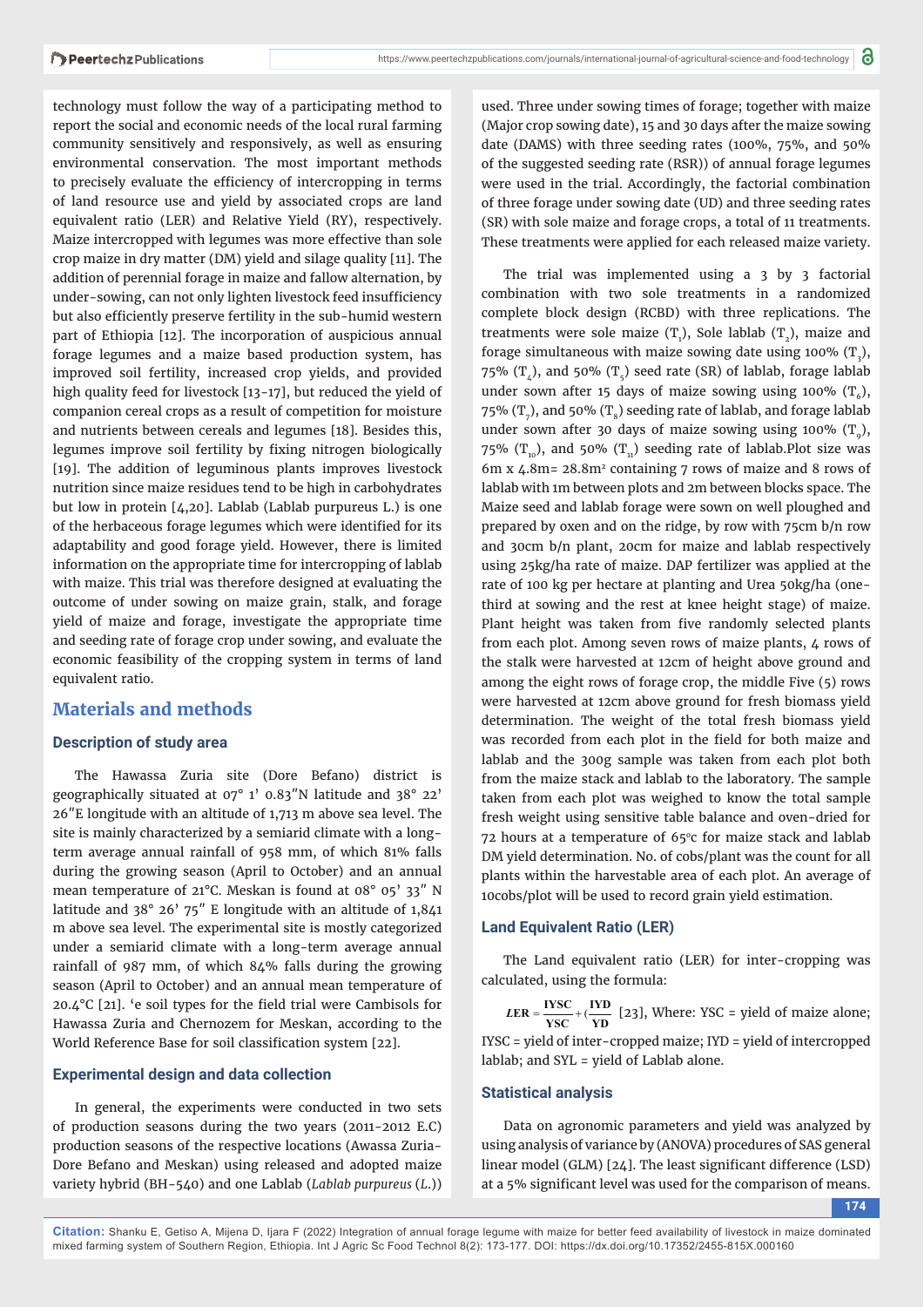## **Results and discussion**

## **Forage plant height**

Field observations displayed that during the first month after planting lablab seed into the maize crop, lablab plants grew gradually competing with weeds between maize rows, but not with the maize. This is alike with [25]. When the maize began to braid, lablab vines started to grow more strongly and got their greatest growth a month earlier than the maize cobs were collected.

There were significant ( $P < 0.05$ ) differences for lablab height of sole forage from 100%, 75%, and 50% established simultaneously with maize  $(T_2, T_3,$  and  $T_4$ ). No significant differences in plant height among  $\texttt{T}_{6}$ ,  $\texttt{T}_{7}$ , and  $\texttt{T}_{8}$  were observed which was established 15 days after the main crop was planted. There was also no significant deferent between  $T_{0}$ ,  $T_{10}$ , and  $T_{11}$ which is established after 30 days of main crop establishment (Tables 1,2). This result shows that sowing time does not have any effect on the height of the forage plants but the seed rate of forage has some effects on the height of the lablab crop.

## **Forage fresh and dry matter biomass and maize grain yield**

The effects of intercropping of maize with lablab on fresh

(FBY) and dry matter biomass (DBY) yield of lablab and maize grain yield (GY) at Hawasa zuria, Dore Befano and Meskan were presented in Tables 1,2 respectively. There were significant (*P* < 0.05) differences between treatment 2 and the others in both fresh and dry matter biomass yield of lablab. The maize stover dry matter yield was similar among treatments at both locations which indicated that lablab intercropping could not disturb the stover yield of maize. This result was consistent with [4]. This might be due to the later planting date which was exposed to moisture stress at the latter crop growth stage. As a result, the forage biomass yield of lablab was low for the lately under sown time. Intercropping of Lablab showed a significant effect (*P* < 0.05) on maize grain yield at Dore Befano (Table 1) but not at Meskan (Table 2). Similarly, Hassen, et al. [12] reported that for intercrops, grain yield was affected by an interaction between legume of date of planting in both years. Intercropped lablab significantly decreased  $(P < 0.05)$  grain yields when planted concurrently with maize, but there was no significant difference ( $P > 0.05$ ) when planting was late.

The sole lablab is significantly different (P>0.05) or higher from 100%, 75%, and 50% sow simultaneously with maize in fresh biomass (FBY) and dry matter biomass yield (DBY) in Meskan (Table 2). Significant differences ( $P < 0.05$ ) were also observed between the seed rate of lablab sown at 15 and 30 days after the establishment of maize and sole lablab on fresh

**175**

| Table 1: Two years (2011 and 2012 E.C) mean value of yield and yield components of different maize-intercropping with lablab at Hawassa Zuria (Dore Befano).                              |                     |                          |                   |                         |            |            |  |  |
|-------------------------------------------------------------------------------------------------------------------------------------------------------------------------------------------|---------------------|--------------------------|-------------------|-------------------------|------------|------------|--|--|
| Treatment*                                                                                                                                                                                |                     | <b>Forage Parameters</b> |                   | <b>Maize parameters</b> |            |            |  |  |
|                                                                                                                                                                                           | PH (cm)             | FBY (t/ha)               | DBY (t/ha)        | GY(t/ha)                | FSY (t/ha) | DSY (t/ha) |  |  |
|                                                                                                                                                                                           |                     |                          |                   | $5.15^{ab}$             | 4.97       | 4.22       |  |  |
| $\overline{2}$                                                                                                                                                                            | 80.8 <sup>d</sup>   | 18.02 <sup>a</sup>       | 7.70 <sup>a</sup> |                         |            |            |  |  |
| 3                                                                                                                                                                                         | 118.7 <sup>ab</sup> | 5.31 <sup>b</sup>        | 1.22 <sup>b</sup> | $3.41^{bc}$             | 3.74       | 2.90       |  |  |
| 4                                                                                                                                                                                         | $115.3^{bc}$        | $4.12^{bc}$              | 0.94 <sup>b</sup> | 3.49 <sup>bc</sup>      | 3.72       | 3.61       |  |  |
| 5                                                                                                                                                                                         | $147.1^a$           | 4.84 <sup>bc</sup>       | 1.08 <sup>b</sup> | $4.25$ abc              | 4.84       | 3.94       |  |  |
| 6                                                                                                                                                                                         | $134.5^{ab}$        | 4.40 <sup>bc</sup>       | 0.88 <sup>b</sup> | $4.15$ <sup>abc</sup>   | 4.10       | 3.87       |  |  |
| $\overline{ }$                                                                                                                                                                            | 137.4ab             | $4.81^{bc}$              | 0.97 <sup>b</sup> | $4.05$ abc              | 4.25       | 3.63       |  |  |
| 8                                                                                                                                                                                         | 139.7ab             | 2.39 <sub>pc</sub>       | 0.46 <sup>b</sup> | $4.38a$ bc              | 4.46       | 3.64       |  |  |
| 9                                                                                                                                                                                         | 89.9dc              | 1.86 <sup>bc</sup>       | 0.40 <sup>b</sup> | 5.44a                   | 4.66       | 4.10       |  |  |
| 10                                                                                                                                                                                        | 85.0 <sup>d</sup>   | 1.26 <sup>c</sup>        | 0.27 <sup>b</sup> | $4.58$ abc              | 5.52       | 4.24       |  |  |
| 11                                                                                                                                                                                        | 86.0 <sup>d</sup>   | 2.03 <sub>pc</sub>       | 0.41 <sup>b</sup> | 2.75c                   | 4.93       | 4.17       |  |  |
| <b>SEM</b>                                                                                                                                                                                | 8.99                | 1.18                     | 1.05              | 0.56                    | 0.01       | 0.54       |  |  |
| Means in the row followed by different superserints are significantly different ( $D > 0.05$ ); $CE =$ standard error of the mean; $t/ha =$ top per bestare; $DU =$ Diant Hojept; $EDV =$ |                     |                          |                   |                         |            |            |  |  |

pripts are significantly different (*P* < 0.05); S Fresh Biomass Yield; DBY = Dry Biomass Yield; GY = Grain Yield; FSY = Fresh Stem Yield; DSY = Dry Stem Yield

**Table 2:** Two years (2011 and 2012 E.C) mean value of yield and yield components of different maize-intercropping with lablab at Meskan Woreda.

| Treatment*     |                        | <b>Forage Parameters</b> |                      | <b>Maize parameters</b> |            |            |  |
|----------------|------------------------|--------------------------|----------------------|-------------------------|------------|------------|--|
|                | PH (cm)                | FBY (t/ha)               | DBY (t/ha)           | GY(t/ha)                | FSY (t/ha) | DSY (t/ha) |  |
|                |                        |                          |                      | 8.76                    | 11.58      | 8.86       |  |
| $\overline{2}$ | 205.67cde              | 60.28a                   | 7.12 <sup>a</sup>    |                         |            |            |  |
| 3              | 292.93 <sup>a</sup>    | 15.82b                   | 1.8 <sup>b</sup>     | 8.06                    | 11.18      | 6.84       |  |
| 4              | 251.67abc              | 10.43b                   | 1.06bcd              | 7.75                    | 10.95      | 6.6        |  |
| 5              | $284.9^{ab}$           | 14.45b                   | $1.44$ <sub>bc</sub> | 8.05                    | 10.23      | 7.94       |  |
| 6              | $217.0$ <sup>cde</sup> | 4.43c                    | 0.76 <sup>cd</sup>   | 8.5                     | 13.74      | 10.78      |  |
| $\overline{7}$ | 213.88cde              | 3.45c                    | 0.71 <sup>cd</sup>   | 8.13                    | 11.07      | 7.22       |  |
| 8              | 229.17 <sup>cde</sup>  | 3.8 <sub>c</sub>         | 0.61 <sup>d</sup>    | 8.69                    | 11.84      | 8.02       |  |
| 9              | 172.20def              | 2.63c                    | 0.5 <sup>d</sup>     | 7.92                    | 9.72       | 7.09       |  |
| 10             | 138.8 <sup>f</sup>     | 2.48c                    | 0.39 <sup>d</sup>    | 10.26                   | 10.78      | 8.05       |  |
| 11             | 156.13 <sup>f</sup>    | 2.65c                    | 0.33d                | 9.7                     | 13.39      | 9.3        |  |
| <b>SEM</b>     | 19.71                  | 1.99                     | 0.25                 | 0.85                    | 1.65       | 1.38       |  |

Fresh Biomass Yield; DBY = Dry Biomass Yield; GY = Grain Yield; FSY = Fresh Stem Yield; DSY = Dry Stem Yield

**Citation:** Shanku E, Getiso A, Mijena D, Ijara F (2022) Integration of annual forage legume with maize for better feed availability of livestock in maize dominated mixed farming system of Southern Region, Ethiopia. Int J Agric Sc Food Technol 8(2): 173-177. DOI: https://dx.doi.org/10.17352/2455-815X.000160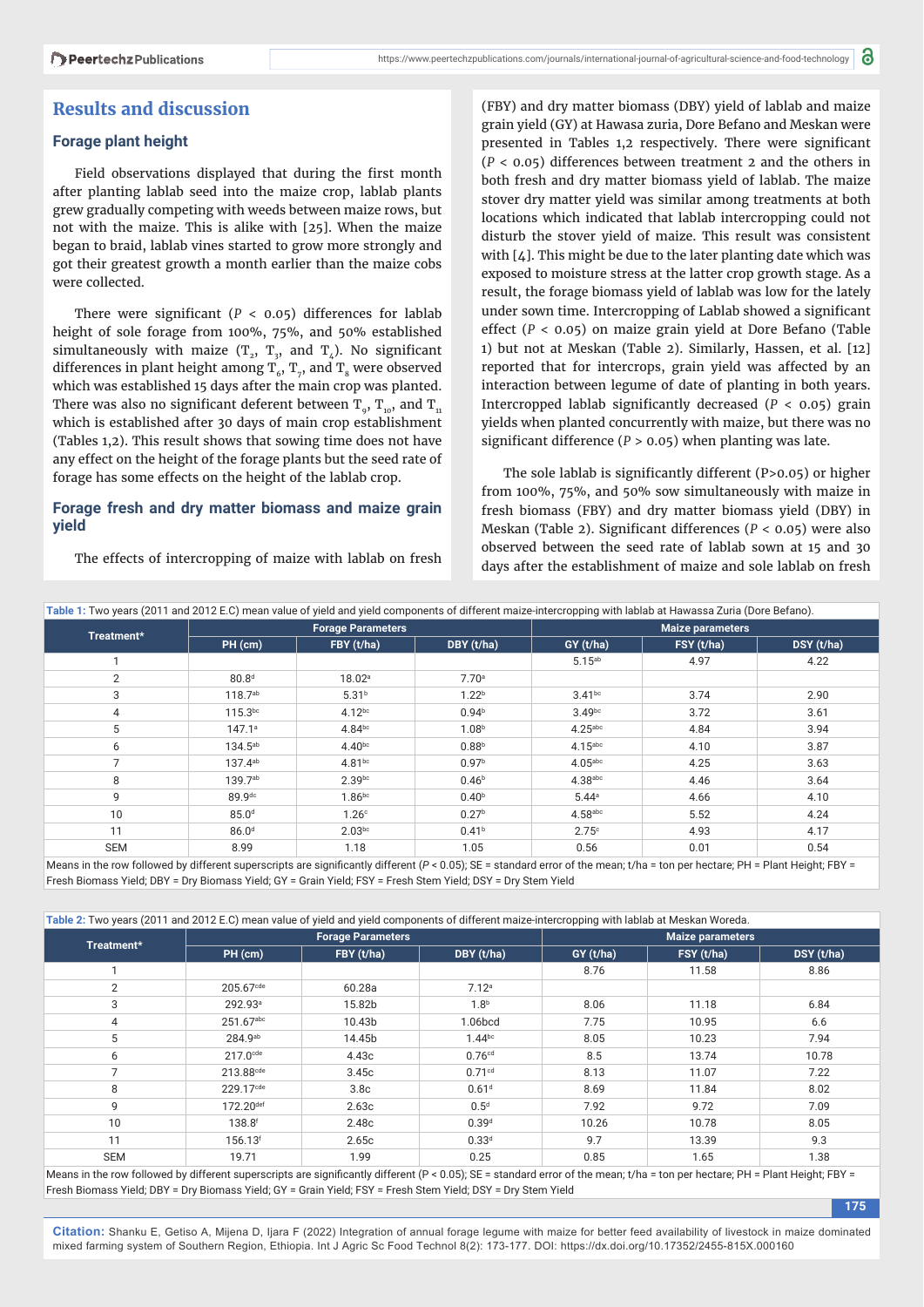and dry biomass yield of lablab. But has no significant effects on maize grain yield at Meskan and is similar to Kabirizi, et al. (2007) who stated that, intercropping maize with lablab (24% proportion of lablab in the intercrop) improved (P > 0.05) maize stover dry matter and grain yield by about 5 and 7 percent, respectively compared with the single cropping. Moreover, total forage dry matter, grain yields and cob size were about 32%,  $7\%$ , and 6% higher (P < 0.05) in intercrops than in maize alone, respectively.

#### **Land Equivalent Ratio (LER) values**

The result of two years shows that all treatments were a better inland equivalent ratio (LER) except  $T_c$  and  $T<sub>7</sub>$  whose LER was less than 1 at Meskan. This means if LER is less than 1 it is not economically feasible (Table 3). In the case of Dore Befano  $T_{4}$ ,  $T_{8}$  and  $T_{11}$  show that their LER was less than 1 which is not economically feasible, but other treatments show their LER was more than 1 (Table 3).

Means in the row followed by different superscripts are significantly different ( $P < 0.05$ ); SE = standard error of the mean; LER = Land Equivalent Ratio;

## **Conclusions and recommendations**

This study showed the beneficial effects of intercropping maize with annual forage legume (lablab) on forage dry matter and maize grain yield. At Mesken experimental site the maximum LER of 1.23 for a component of intercropped maize fodder verified that those smallholder farmers, who faced land shortage, would require 23% less land to produce the same amount of dry matter fodder yield through the usage of Maize + Lablab intercropping after 30 days at 75% seeding rate. of At Hawassa Zuria (Dore Befano) district (experimental site), the maximum LER of 1.20 for a component of intercropped maize fodder verified that 20% less land is required to produce the same amount of dry matter fodder yield through the usage of Maize + Lablab intercropping after 30 days at full seeding rate.

Hence, those combinations of lablab-maize integration with better LER is recommended as appropriate intercropping date for Dore Befano and Meskan district and other areas with similar agro-ecologies.

**Table 3:** Two years (2011 and 2012 E.C) land equivalent ratio (LER) values of a different maize-intercropping system for both location (Hawassa Zuraia-Dore Befano and Mesken) Woreda's.

| Treatment*                                                                                                                                                |       | Relative vield mean values of two years at Mesken Woreda |            | Relative yield means value of two years at Hawassa Zuria Woreda |                    |            |  |
|-----------------------------------------------------------------------------------------------------------------------------------------------------------|-------|----------------------------------------------------------|------------|-----------------------------------------------------------------|--------------------|------------|--|
|                                                                                                                                                           | Maize | Lablab                                                   | <b>LER</b> | Maize                                                           | Lablab             | <b>LER</b> |  |
| 3                                                                                                                                                         | 0.93  | 0.27 <sup>a</sup>                                        | 1.2        | $0.76^{ab}$                                                     | 0.3 <sup>a</sup>   | 1.05       |  |
| 4                                                                                                                                                         | 0.87  | $0.15^{bc}$                                              | 1.04       | $0.74^{ab}$                                                     | 0.23 <sup>ab</sup> | 0.96       |  |
| 5                                                                                                                                                         | 0.95  | 0.21c                                                    | 0.99       | 0.9 <sup>ab</sup>                                               | 0.28 <sup>ab</sup> | 1.18       |  |
| 6                                                                                                                                                         | 0.98  | 0.11 <sup>c</sup>                                        | 1.09       | $0.85^{ab}$                                                     | 0.2 <sup>ab</sup>  | 1.05       |  |
|                                                                                                                                                           | 0.89  | 0.09 <sup>c</sup>                                        | 0.98       | $0.81^{ab}$                                                     | 0.2 <sup>ab</sup>  | 1.01       |  |
| 8                                                                                                                                                         | 1.02  | 0.09 <sup>c</sup>                                        | 1.1        | 0.86 <sup>ab</sup>                                              | $0.11^{ab}$        | 0.97       |  |
| 9                                                                                                                                                         | 0.95  | 0.07 <sup>c</sup>                                        | 1.02       | 1.09 <sup>a</sup>                                               | $0.11^{ab}$        | 1.20       |  |
| 10                                                                                                                                                        | 1.18  | 0.06c                                                    | 1.23       | 0.93 <sup>a</sup>                                               | 0.07 <sup>b</sup>  | 1.00       |  |
| 11                                                                                                                                                        | 1.11  | 0.05c                                                    | 1.15       | 0.51 <sup>b</sup>                                               | 0.09 <sub>ab</sub> | 0.59       |  |
| <b>SEM</b>                                                                                                                                                | 0.11  | 0.03                                                     | 0.13       | 0.12                                                            | 0.07               | 0.09       |  |
| Means in the row followed by different superscripts are significantly different (P < 0.05); SE = standard error of the mean; LER = Land Equivalent Ratio; |       |                                                          |            |                                                                 |                    |            |  |

## **References**

- 1. Lategan FS, Williams JLH. Raising and sustaining productivity of smallholder farming systems in the tropics, by W C Beets, AgBe Publishing, Alkmaar, Holland, 1990, Development Southern Africa. 1993; 10: 297-298.
- 2. Eskandari H, Ghanbari A, Javanmard A. Intercropping of cereals and legumes for forage production. Notulae Scientia Biologicae. 2009; 1(1):7–13.
- 3. Osuji PO, Nsahlai IV, Khalili H. Feed evaluation. ILCA Manual 5, International Livestock Centre for Africa, Addis Ababa, Ethiopia. 1993; 40.
- 4. Redae M, Tekle D. Effect of intercropping dates of lablab (Lablab purpureus L.) with maize (Zea mays L.) on forage and maize grain yields. Asian Journal of Advanced Research and Reports. 2020; 13(2): 1-4.
- 5. Sullivan P. Applying the principles of sustainable farming. National Center for Appropriate Technology. 2003.
- 6. Makgoga MW. Influence of lablab (lablab purpureus) and dry bean (phaseolus vulgaris) intercrops with maize (zeamays l.) on maize grain yield and soil fertility status (Doctoral dissertation). 2013.
- 7. Matusso JMM, Mugwe JN, Mucheru-Muna M. Potential role of cereal legume intercropping systems in integrated soil fertility management in smallholder

farming systems of Sub-Saharan Africa: Review. Research Journal of Agriculture and Environmental Management. 2014; 3(3):162-174.

- 8. Altieri MA. Agroecology. Small farms and food sovereignty. Monthly Review. 2009; 61 (3):102–14.
- 9. Altieri MA. Agroecology: the science of sustainable agriculture. CRC Press. 2018.
- 10. Gliessman SR. Agroecology: A global movement for food security and sovereignty. Proceedings of the FAO international symposium, 18–19 September 2014. Rome, Italy.
- 11. Geren H, Avcioglu R, Soya H, Kir B. Intercropping of corn with cowpea and bean: Biomass yield and silage quality. African Journal of Biotechnology. 2008; 7(22):4100–41004.
- 12. Hassen A, Gizachew L, Rethman NFG. Effect of Lablab purpureus and Vicia atropurpuria as an intercrop, or in a crop rotation, on grain and forage yields of maize in Ethiopia. Tropical Grasslands. 2006; 40(2), 111.
- 13. Mohamed-Saleem MA, Otsyina RM. Grain yields of maize and the nitrogen contribution following Stylo santhes pastures in the Nigerian sub-humid zone. Experimental Agriculture. 1986; 22: 207–214.

**176**

**Citation:** Shanku E, Getiso A, Mijena D, Ijara F (2022) Integration of annual forage legume with maize for better feed availability of livestock in maize dominated mixed farming system of Southern Region, Ethiopia. Int J Agric Sc Food Technol 8(2): 173-177. DOI: https://dx.doi.org/10.17352/2455-815X.000160

<sup>14.</sup> Tothill JC. The role of legumes in farming systems of sub-Saharan Africa.